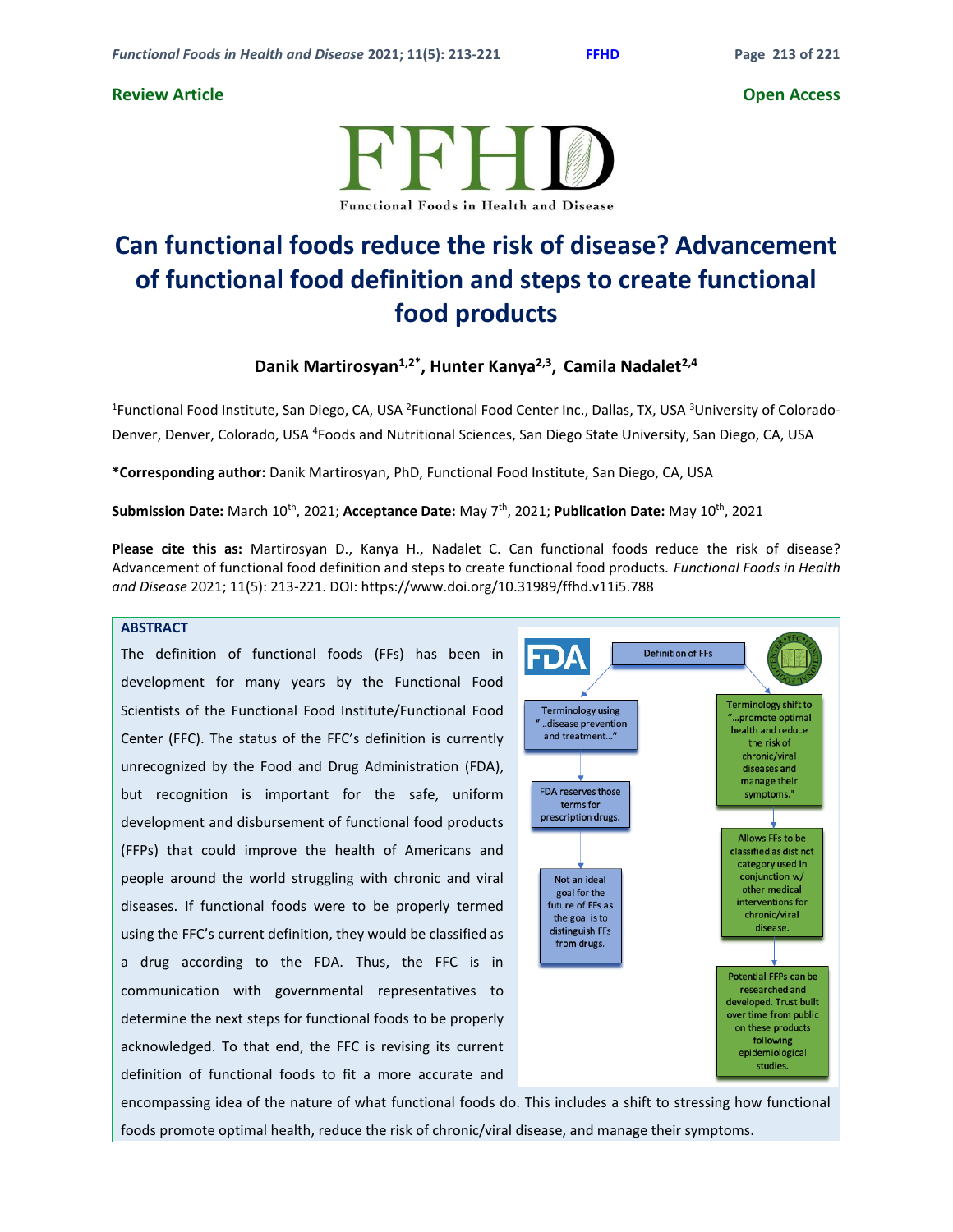Additionally, the process of developing a functional food product must be standardized to ensure the safety of administering bioactive compounds as a health optimization tool. This process follows the methodology of functional food science, which is a potential new form of life science proposed by the Functional Food Center. Over time, the FFC has been developing the appropriate steps to create a functional food product, however, in this article, new steps are emphasized, such as epidemiological studies and after-market research—vital steps to ensuring the safest and most efficacious product is released to the public. Functional foods are not meant to take the place of conventional medicine. They can, however, be used in conjunction with Western medicine and serve as an aid to health optimization for people with chronic/viral diseases and prioritize the management of symptoms associated with those diseases.

**Keywords:** functional foods, bioactive compounds, biomarkers, functional food science, functional food products, epidemiological studies

©FFC 2021. This is an Open Access article distributed under the terms of the Creative Commons Attribution 4.0 License [\(http://creativecommons.org/licenses/by/4.0\)](http://creativecommons.org/licenses/by/4.0)

### **INTRODUCTION**

It is known that certain food components provide health benefits that can potentially aid in disease risk and symptom management. This leads to several food products on the market claiming to have special health benefits which are regulated by the Food and Drug Administration to ensure that foods are safe to consume and properly labeled [1]. While the FDA does recognize the efficacy of certain food compounds having disease-related health benefits, they have not recognized functional foods as a separate category. However, the Functional Food Center is actively seeking to establish a definition for these types of foods with special bioactive compounds, termed "functional foods."

Since its establishment in 1998, the FFC has been working to develop a definition for functional foods that will be accepted by the FDA to create effective FFPs. Currently, Dr. Martirosyan and the FFC define FFs as:

*"Natural or processed foods that contain biologically active compounds; which, in defined, effective non-toxic amounts, provide a clinically*  *proven and documented health benefit utilizing specific biomarkers for the prevention, management, or treatment of chronic/viral disease or its symptoms"*  [2].

The FFC continues to advance this definition as more research on functional foods and bioactive compounds is done and as we learn more about how this definition can encompass the true meaning of what a functional food does. At the moment, the FFC has proposed a new definition which states:

*"Natural or processed foods that contain biologically-active compounds, which, in defined, effective, non-toxic amounts, provide a clinically proven and documented health benefit utilizing specific biomarkers, to promote optimal health and reduce the risk of chronic/viral diseases and manage their symptoms."*

**Why is the Definition Changing?** As we learn more about the power that functional foods hold, it is important for the Functional Food Center to continue updating the definition to be as reliable and specific as possible to aid in its ability to become official. The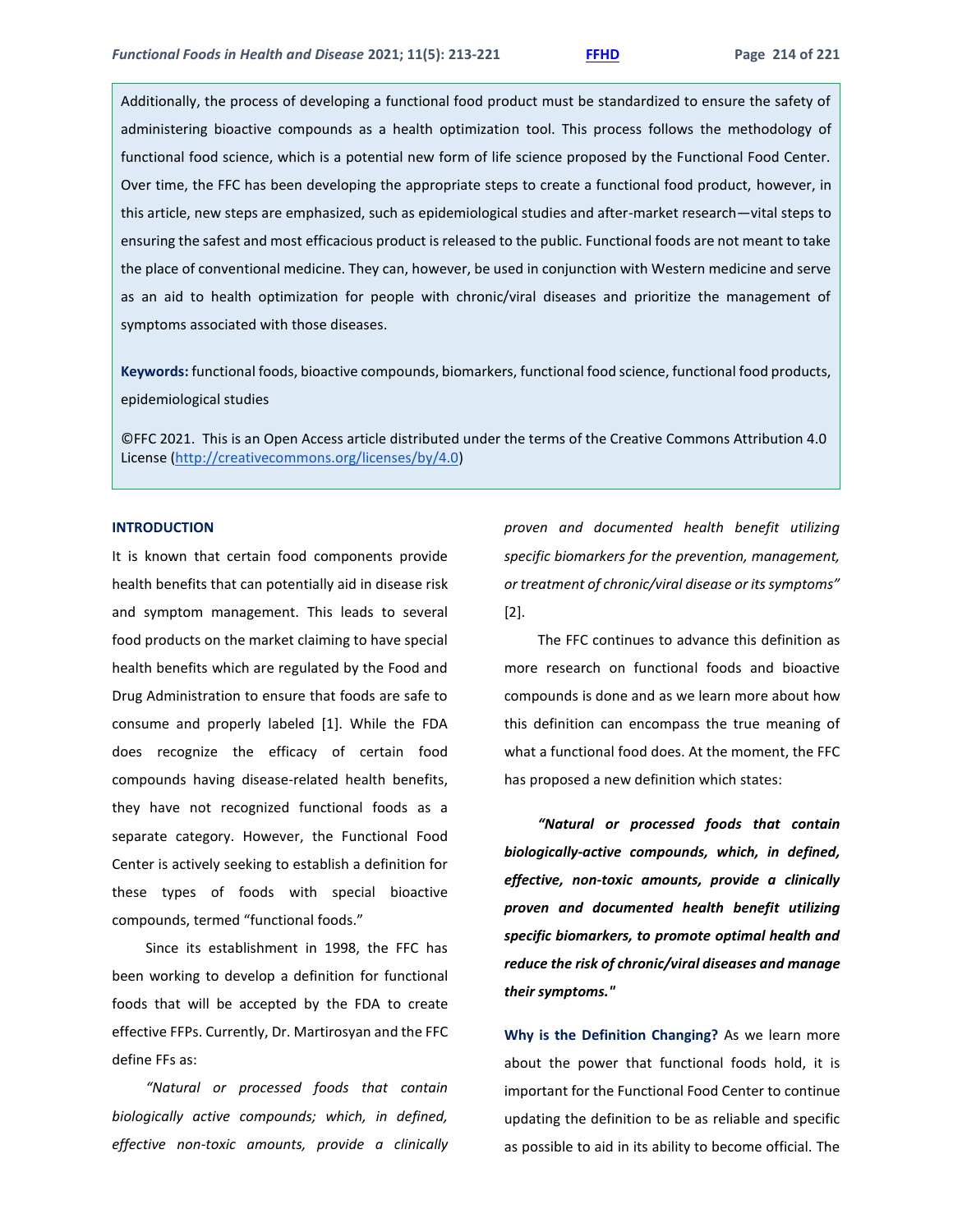former definition specified "..utilizing specific biomarkers for the prevention, management, or treatment of chronic disease or its symptoms." However, the most recent advancement reflects a shift in focus from chronic/viral disease treatment and prevention to *promotion of optimal health, risk reduction, and management of symptoms.* With this change, the FFC clarifies that they understand functional foods will never replace conventional medicine in terms of disease treatment. Rather, there will always be an intersection of the two in order to generate the best outcomes for diseased individuals' health. Moreover, this definition promotes the possibility of involvement from the food industry in research and development.

Another aspect of the definition modification is that currently, the FDA reserves the terminology of "treatment and prevention" for the description of drugs. Personal communication between the FFC and the FDA says that even if certain foods contain compounds proven to treat disease, a FFP containing those compounds will be viewed as a drug, not a food. Creating a standardized definition of functional foods means that functional food product development would become more effective and ultimately end up having a larger impact on chronic and viral diseases worldwide. Functional food developments could start being used for the management of symptoms associated with chronic and viral diseases and would ideally not be viewed as a drug, or medicine, but rather a functional food. By agreeing to a standardized definition of functional foods and establishing functional food science as a distinct field in life sciences, functional food products can be created and trusted by the public. This creates a whole new category of symptom management and risk reduction for chronic and viral diseases.

**What Is the Goal**: Functional food science is focused on the rigorous, systematic research and production of functional food products [3]. The goal of updating the definition of functional foods is to create a clearer understanding of how a functional food product must be developed, evaluated, and used for general health, risk reduction of chronic/viral disease, and management of their symptoms. If this goal is met, there is a greater chance that food will become a common part of frontline, preventative medicine. Science shows that there are foods with documented health benefits that are effective at reducing disease risk and managing symptoms. For example, fruits and vegetables are associated with a lower risk of cancer, coronary heart disease, and stroke, and coffee has been associated with a lower risk of developing type 2 diabetes [4]. There will always be a need for medication in disease treatment, but the idea behind the FFC's definition of FFs is that we will have legitimate means, aside from only Western medicine, to manage the symptoms of diseases.

**How to Accomplish the Goal**: After having spoken with governmental agencies and representatives, it is clear that they all feel that functional foods would be classified as a drug with the current definition proposed. So, to further the efforts to have a recognized definition of functional foods, the FFC continues to speak with governmental agencies about what can be done to improve our system for functional foods and how we can continue working with functional foods to get them acknowledged. In addition, a unified definition allows for a step-by-step process to be developed in which potential functional foods are researched, strict trials are presented showing efficacy and safety, and functional food products are officially established to be marketed to the public.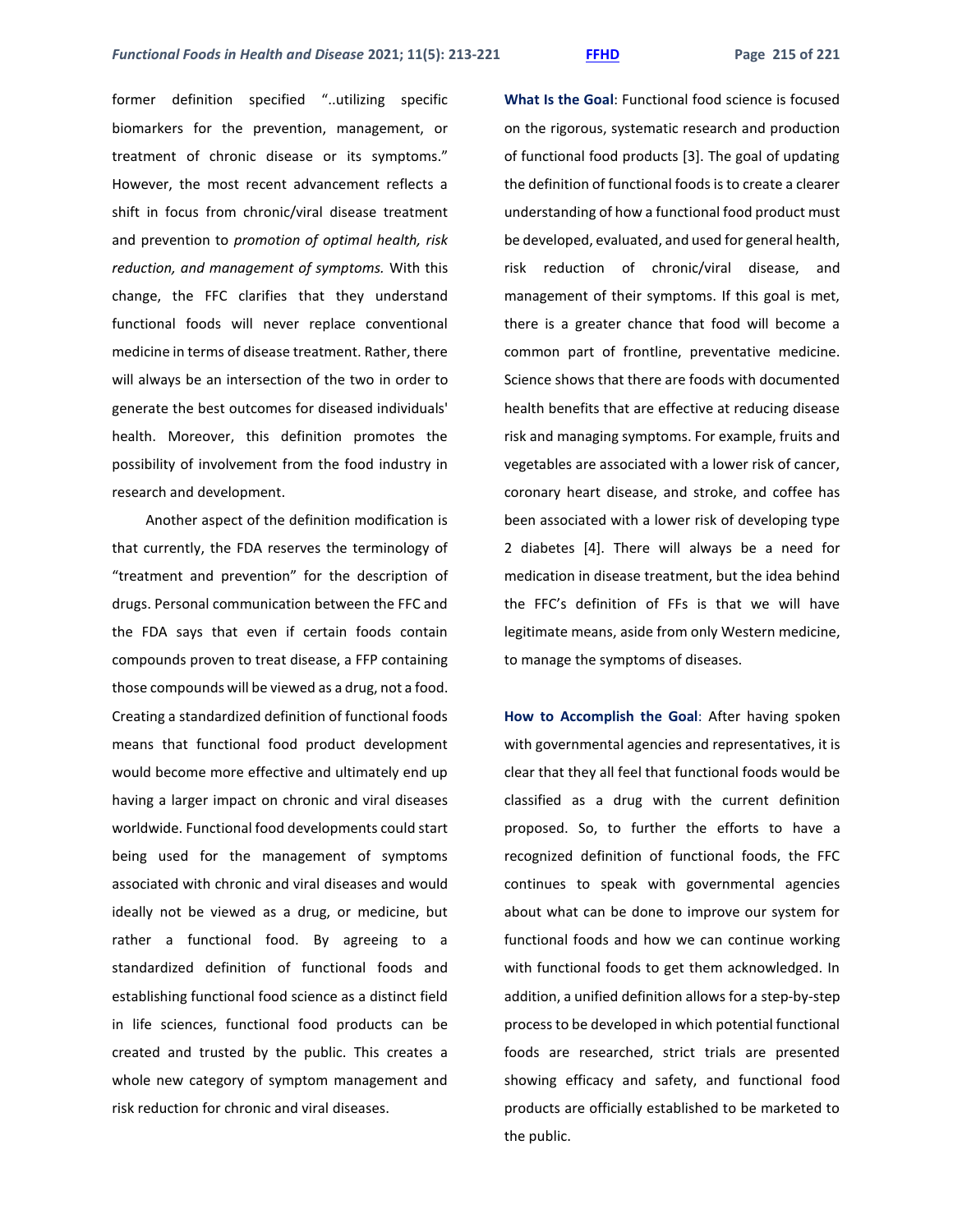**Steps for Developing Functional Food Products (FFPs):** In addition to defining functional foods, it is also very important to define functional food science. Functional food science clarifies the definition of functional foods, the development of new functional food products with specific food bioactive compounds for specific health improvement, and the risk reduction of chronic and viral diseases. This will give a groundwork for not only being able to identify what functional foods are, but will also include a guide for how to study, develop, and market a FFP. Functional food science encompasses the process of developing a functional food product through rigorous, systematic research, to determine the extra-nutritive components of the food that promote positive effects on health [3].

Product development is a long process but ideally, one that, if it begins gaining recognition, can serve as a guide for functional food scientists and researchers all around the world to develop their functional food products. Dr. Martirosyan and the FFC outline the procedural steps to achieve this goal (Figure 1):

- 1. Establish the goal of the FFP. Specifically, explore the data of recent or past studies using history, ethnobotany, anthropology, archeology, and other fields that may give us insight into potential applications of FFs. The goal needs to be specific, such as alleviating certain symptoms or restoring balance to diseased or imbalanced areas of the mind, brain, and body.
- 2. After establishing a specific goal, conduct literature reviews to determine the relevant bioactive compound(s) (BC) that effectuates the goal. Concerning FFs, the FFC states that BCs are "...or secondary metabolites are molecules in food, usually in small amounts, that act synergistically to benefit health" [5].
- 3. Establish the appropriate dosage of the BC needed for the desired goal of the FFP.
- 4. Determine the specific molecular mechanism or biological pathway that the BC exerts on the body or brain.
- 5. Discover the relevant biomarker(s) related to the mechanism and pathway. This step is vital in providing scientific evidence for the efficacy of the FFP. The biomarkers provide the ability to have a measurable and quantifiable variable that can be tested.
- 6. Create or choose the food vehicle best appropriate for the administration of the BC. A food vehicle is a food in its natural state, or a food product developed to deliver BCs to the consumer.
- 7. Perform or provide preclinical in vitro and in vivo studies using animals to determine safe and efficacious dosages of the BC.
- 8. Perform or provide clinical human trials to refine the dosage appropriate for humans utilizing the relevant biomarker(s). These trials must be done with strict compliance to determine safety and efficacy.
- 9. Create a special label for the FFP that sufficiently informs consumers of the most effective way to consume the product. This includes consumption instructions and dosage recommendations, as well as the shelf life of the BC(s) to ensure effective bioavailability.
- 10. Marketing of the FFP must be done to educate the public on the potential health benefits and biomarkers that can be seen and felt from proper usage and to persuade its use of the original goals of the FFP.
- 11. After marketing, epidemiological studies need to be conducted to determine the FFP's efficacy, dosage, and safety in an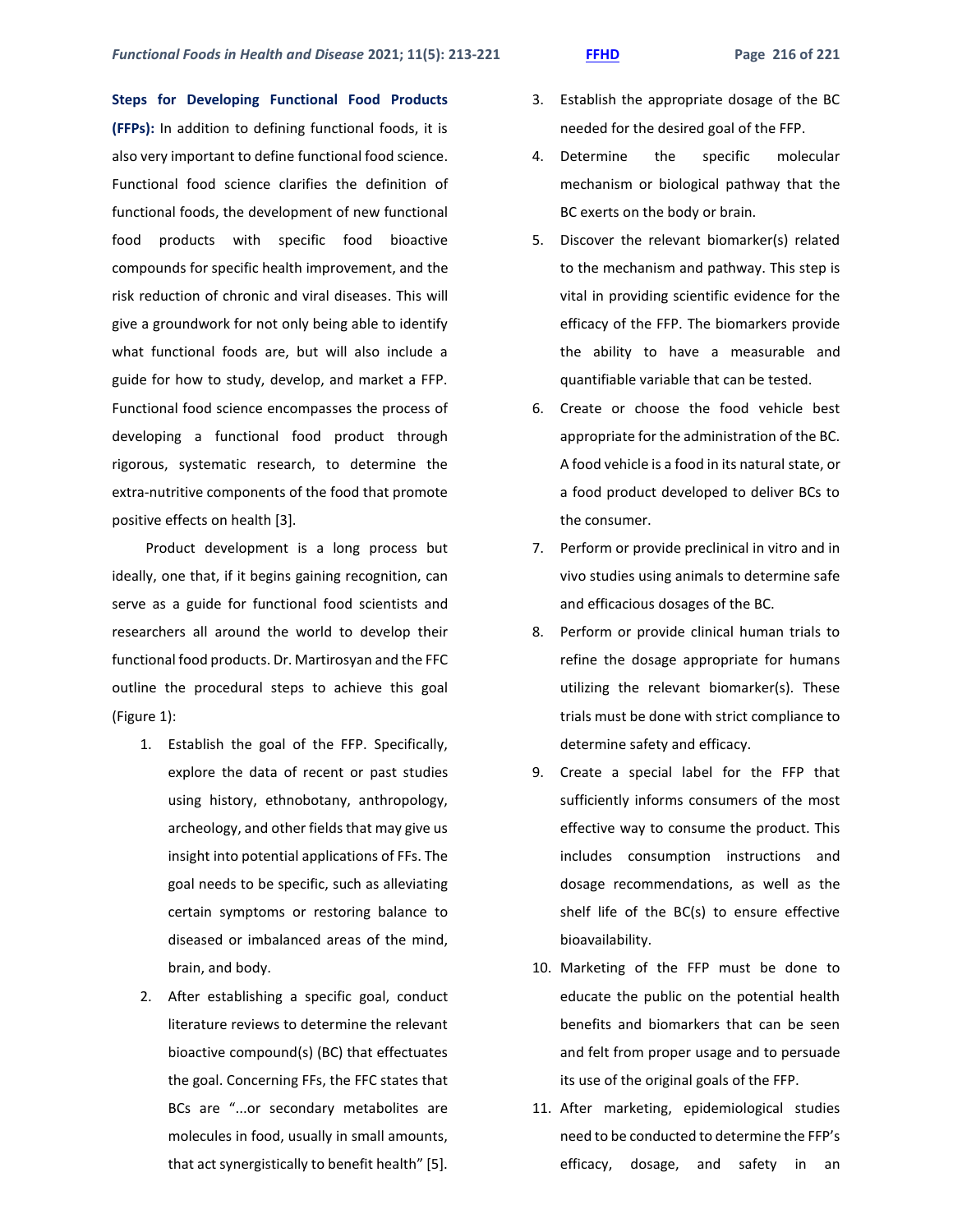uncontrolled, non-laboratory environment. This step is crucial and will help build trust for the public.

- 12. Data and information on the epidemiological studies must be sent to trusted third-party organizations and government agencies for approval to market.
- 13. Release the FFP to the market.
- 14. Continue to perform aftermarket research to monitor the potential gap between the

controlled studies and how the FFP actually affects an individual's health and relevant biomarker(s). This important last working step ensures the product will be refined to maximize efficacy, increase safety, and help future products potentially using the same or similar BC(s) and biomarkers.

15. Official establishment of the FFP.



**Figure 1**. Steps to develop functional food products and bring them to the market

### **Examples of Various Steps**

*Establishing the Goal of the FFP*: As mentioned, there are many fields at our disposal for discovering potential functional foods. Ethnobotany, for instance, researches the historic, traditional use of plants as medicine in primitive or non-western cultures. While Ethnopharmacology focuses on the bioactivity of traditional remedies [6]. One example of this use comes from the research on Black elderberry (Sambucus nigra), which has been demonstrated to

manage the symptoms of influenza and other viral respiratory diseases/illnesses [7]. Researching within these two fields can be a great start to establishing a specific goal of a potential FFP.

*Find Relevant Bioactive Compounds***:** The BCs occurring in most fruits and vegetables include phytochemicals such as phenolics and carotenoids, and bananas, for example, contain high amounts of these compounds. Specific phenolic compounds like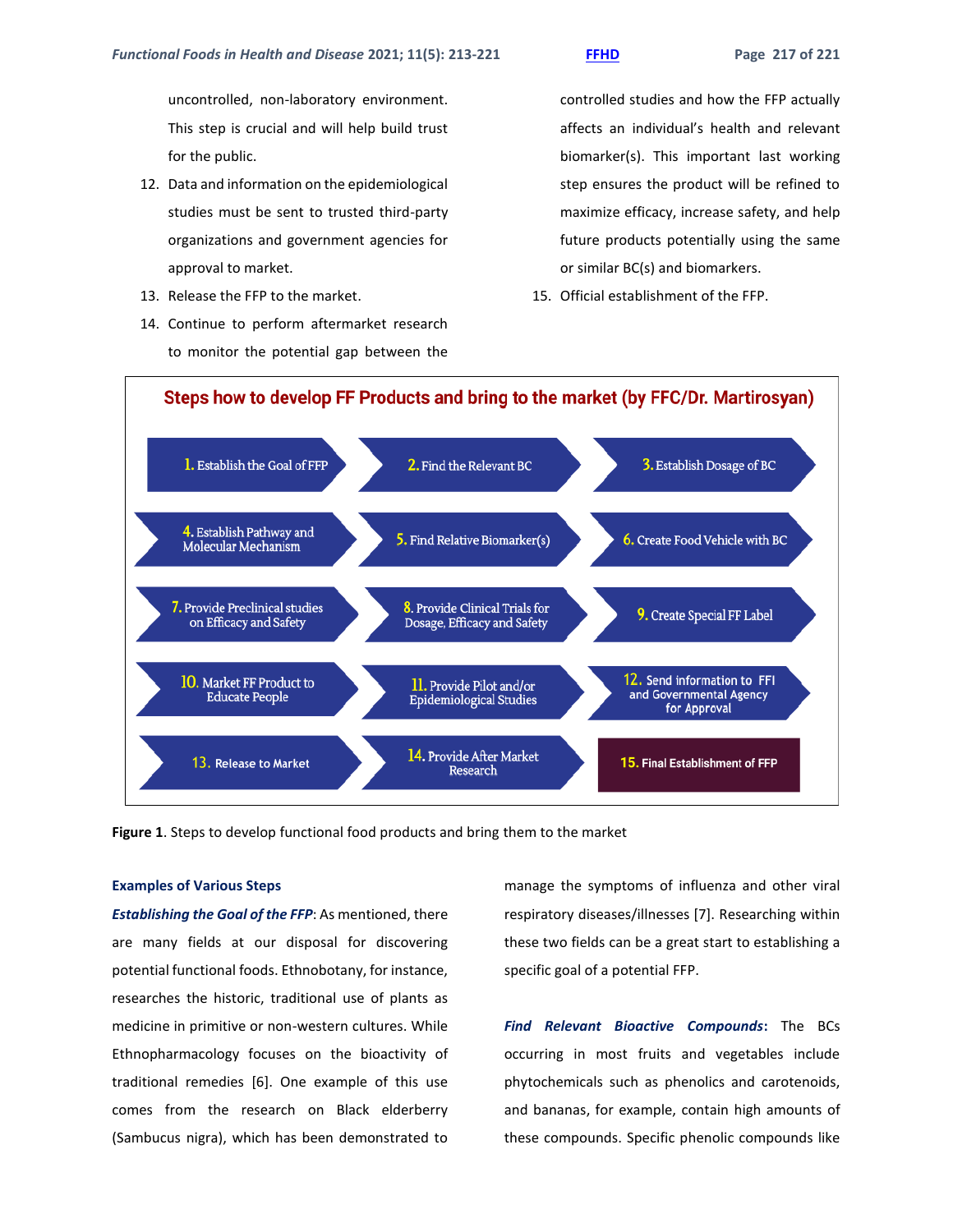gallic acid, catechin, epicatechin, tannins, and anthocyanins are most abundant in this fruit. Furthermore, bananas contain flavonoids, biogenic amines, and even small amounts of phytosterols. Thus, making bananas one of the most powerful antioxidant fruits [8].

*Determine Specific Molecular Mechanism or Biological Pathway*: The BCs previously mentioned with bananas, provide an antioxidant effect on the body. The specific mechanism is that these compounds work to delay or prevent the oxidation or free radical formation of cells [8].

*Find Relative Biomarker(s)*: An example of measurable biomarkers can be seen in the health benefits of the cacao bean. "Cacao (or cocoa) beans are technically not beans or legumes, but rather the seeds of the fruit of the Theobroma cacao tree" [9]. This "super-fruit" has been shown to lower cholesterol levels, reduce resistance to insulin, and improve insulin sensitivity in healthy, obese, and insulin-resistant individuals[10].

*Choose/Develop Appropriate Food Vehicle***:** Sometimes when choosing a food vehicle to administer the BCs, researchers and scientists alter existing products, such as adding or enriching them with vitamins, minerals, or other food products. There are a few different reasons for this, such as making the product more nutritious, making them more desirable for consumers, or even for environmental and economic benefits. One study, for example, conducted how adding pumpkin pulp to wheat bread could bring about these benefits. The pulp provided the bread with, "...potentially bioaccessible phenolics (including flavonoids) and, especially, with peptides" [11]. Furthermore, the pulp "...significantly enriched the bread with potentially

bioaccessible angiotensin-converting enzyme (ACE) inhibitors" [11]. Not only did this increase the nutritive component of the food product, but it also made it more palatable and reduced the cost of production. Often, pumpkin pulp is simply disposed of after acquiring the seeds and the flesh of the fruit. So, this process provides environmental benefits as well [11].

*Preclinical Trials***:** One example comes from Seeram and colleagues who tested the effects of six different berry extracts (blackberry, black raspberry, blueberry, cranberry, red raspberry, and strawberry) and their ability to inhibit the growth of human oral, breast, colon, and prostate tumor cells and induce apoptosis in vitro [12]. This study gives credence to furthering the research in vivo with animals to test for the same positive effects.

*Clinical Trials***:** Chen and colleagues (2012) demonstrate a proper human clinical trial with their research on how freeze-dried strawberry powder significantly reduced the risk of esophageal cancer in a high-risk population [13]. In this clinical trial, the researchers were able to adjust and find the proper human dosage to have the desired effects.

*Create Special Functional Food Label***:** Currently, the FDA authorizes statements (health claims) made on food or food components that indicate a relationship between the food, an active ingredient, or a compound and a specific disease [14]. This process requires significant agreement among the scientific community and a series of evidence in clinical or observational studies to show a true relationship. The FFC emphasizes, however, the importance and the need for the bioactive compound on the label. This is fundamental in the entire process of establishing a functional food product.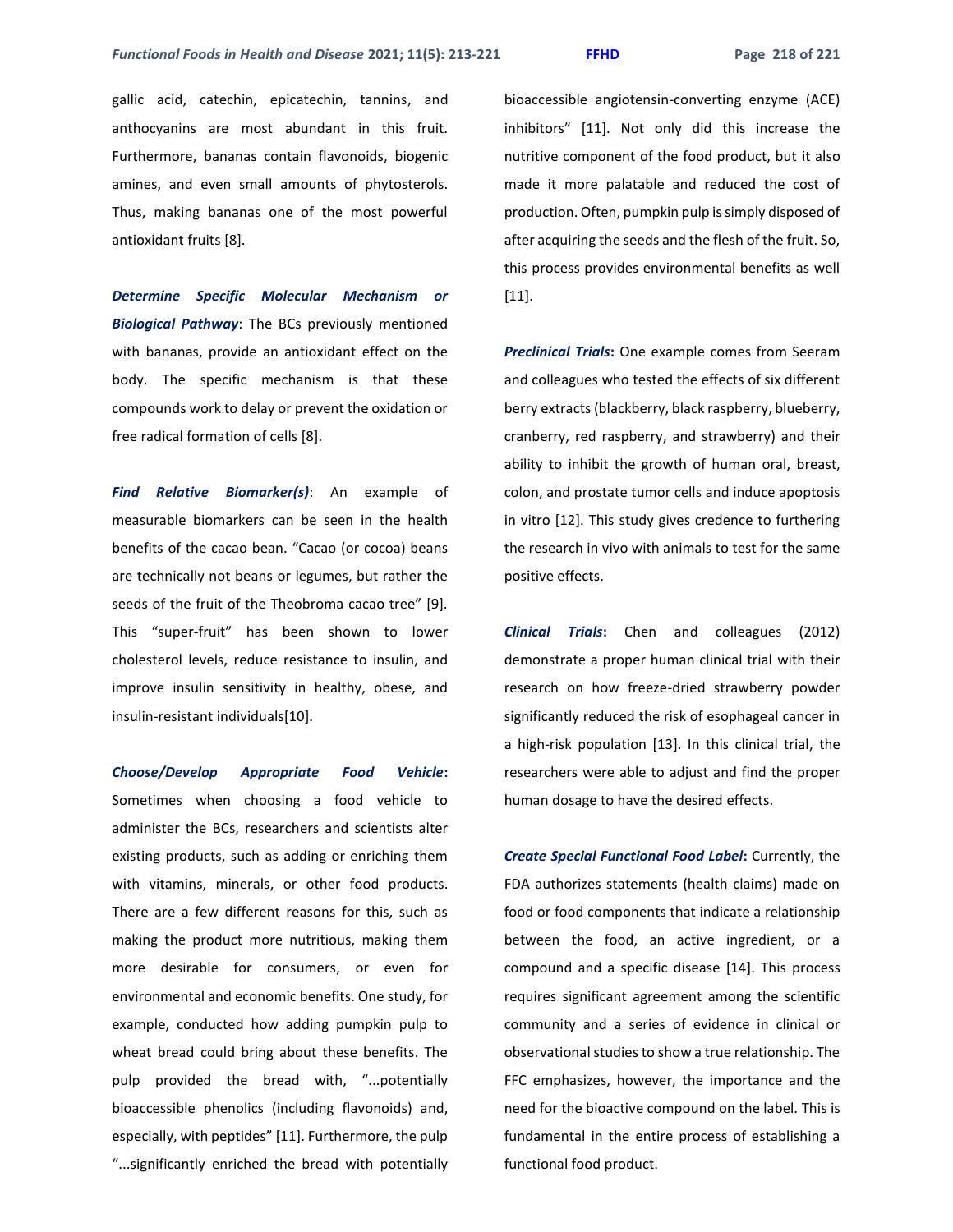*Market Functional Food Product***:** Marketing is an important step and one that may be carried out by a separate marketing team. Just as research is imperative in the preclinical and clinical trial, it is also so for the marketing process. There needs to be a balanced struck between educating the public of the potential health benefits, as well as showcasing a product worth purchasing by a variety of populations. Huang and colleagues conducted a study to better understand consumer behavior with functional foods in China. They found that "Trust in the food system and health consciousness positively affects purchase intention via purchase attitude" [15]. Furthermore, while price can negatively affect purchase intention, it can be offset by health consciousness. [15]. Another study from Nilova and Malyutenkova sought to develop an algorithm for assessing the competitive abilities of functional foods in marketing, specifically bread and bakery products. This consisted of a combination between the "Harrington method" and the "Triangle of desirability of consumer features" [16]. The former addresses the competitive factors of FFs to be functionality, quality, shelf life, technology, social importance, price, safety, and consumer, while the latter represents safety, quality, and functionality [16].

*Pilot/Epidemiological Studies***:** Epidemiological studies are vitally important for developing trusted functional food products. For example, olive oil has been regarded as a healthy fat and cooking oil, consumed largely in the Mediterranean diet [17]. A large review article investigated the numerous epidemiological studies surrounding the health benefits of olive oil consumption. This review paints a more accurate picture of the true health benefits of olive oil in a real-world, uncontrolled environment, such as strengthening the claims that it has cardioprotective benefits [17].

*Release to Market and After Market Research***:** The final two steps of developing a functional food product include release to market and aftermarket research. To gain the most desirable results from post-market research, it is important to continue marketing even once the product has been released. The higher the consumption rates, the more significant the aftermarket research results are. These kinds of studies allow for continued modification of the functional food product to best meet consumer's health needs.

**Limitations of After Market Research and Epidemiological Studies:** After-market research and epidemiological studies are very time-consuming and costly. Therefore, they can create significant hurdles to the establishment of a FFP. Dr. Martirosyan and the FFC recommend that distinct categories are created so that products can be labeled before these studies and research. This can be represented on the label to inform consumers that long-term studies have not yet been presented but ideally will in the future. This would help products to be marketed in a relatively cost-effective and timely manner. Of course, products that have after-market research and epidemiological studies to back them up would have that categorical distinction.

### **CONCLUSION**

The FDA currently acknowledges certain health claims on some food products that have demonstrated health benefits to humans [1,14]. They have, however, failed to recognize the category of functional foods as a legitimate category in the food industry. Based on the research reviewed in this article, many different food products hold the potential to reduce the risk of disease and, therefore, could be labeled as official FFPs. The Functional Food Center has been providing updated definitions for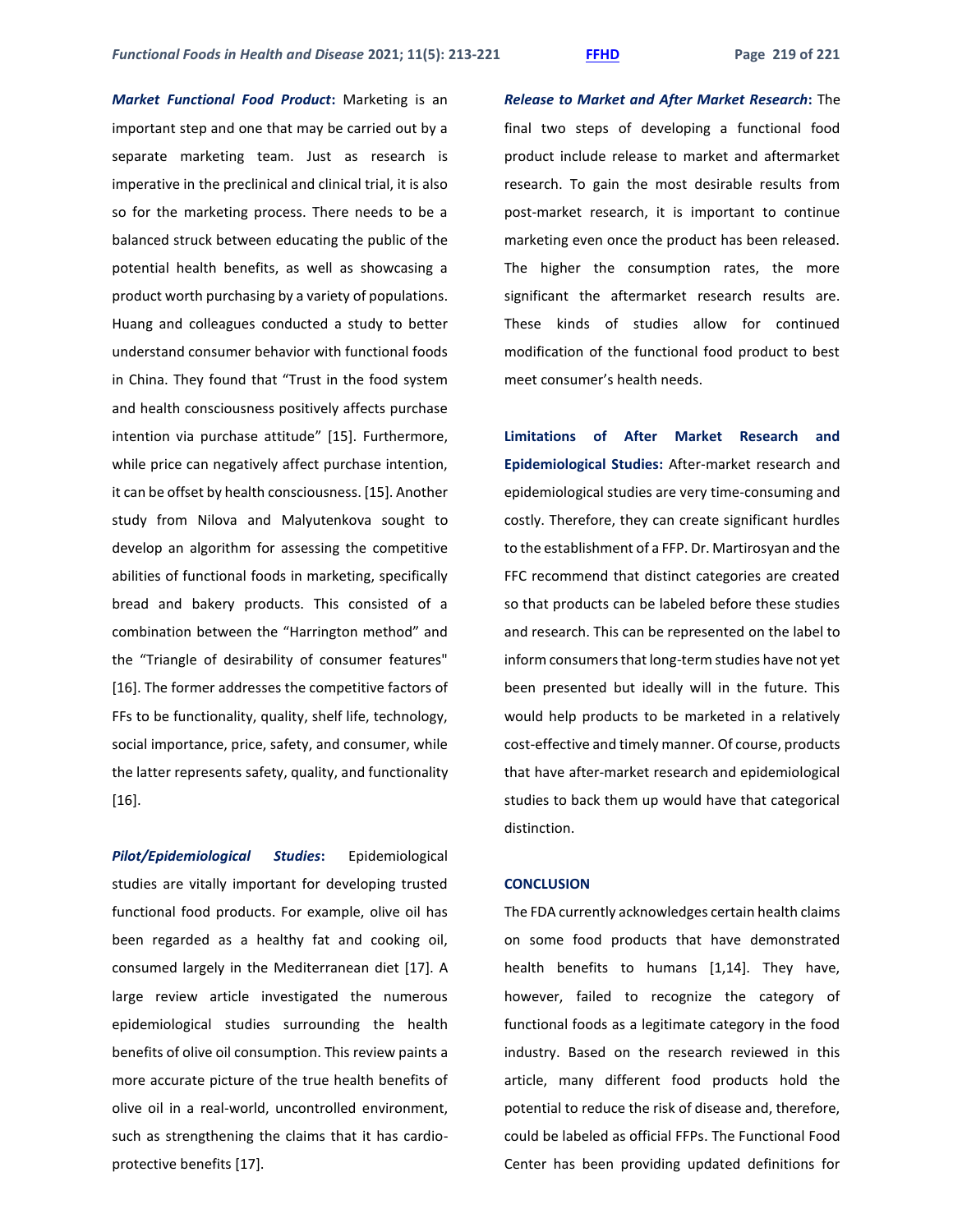functional foods and requests that the FDA works to accept a unified definition that encompasses the true power of functional foods in disease risk reduction and management of its associated symptoms. Functional foods can be a distinct category used in conjunction with current Western medical practices to help deal with the epidemic of chronic/viral disease plaguing America and most of the developed world.

The FFC has also outlined steps that can be used to research and create FFPs for the public. This systematic, rigorous research is known as functional food science and the FFC hopes for it to be recognized as a distinct form of life sciences. Lastly, and perhaps most important, is the need for epidemiological studies and continuous after-market research that follows up to find any gaps in research between controlled studies and an uncontrolled environment where the products are used by consumers. These new steps included in the process of developing a FFP cannot be stressed enough because they allow for products to be refined to increase efficacy and safety. The FFC is also aware of the limitations and hurdles created by these steps in creating FFPs. So, to address this issue, the FFC is working on developing potential distinct categories of products with and without epidemiological studies and aftermarket research.

**Abbreviations:** FFs: Functional foods, FFC: Functional Food Center, FDA: Food and Drug Administration, FFP/FFPs, Functional food product/Functional food products, BC/BCs: Bioactive compound/Bioactive compounds, ACE: Angiotensin-converting enzyme

**Authors' Contributions:** Danik Martirosyan, PhD: conceived and designed the study, analyzed, and interpreted the data, and actively involved in writing and editing the manuscript; Hunter Kanya, and Camila Nadalet (intern students at FFC): collected the data, wrote the manuscript.

**Conflict of Interest:** The authors declare no conflict of interest.

**Acknowledgments:** No external funding was needed or given for this review article

# **REFERENCES**

- 1. Guidance for Industry: Food Labeling Guide [https://www.fda.gov/regulatory-information/searchfda-guidance-documents/guidance-industry-foodlabeling-guide] Retrieved March 5, 2021.
- 2. Leem C, Martirosyan D: The bioactive compounds of probiotic foods/supplements and their application in managing mental disorders. *Bioactive Compounds in Health and Disease* 2019, 2(10): 206-220
- 3. Liufu J, Martirosyan D: FFC's advancement of the establishment of functional food science. *Functional Food in Health and Disease* 2020; 10(8):344-356.
- 4. Schulze MB, Martinez-Gonzalez MA, Fung TT, Lichtenstein AH, and Forouhi NG: Food based dietary patterns and chronic disease prevention. *BMJ* 2018, *361*(8157).
- 5. Martirosyan D, Singh, J: A new definition of functional food by FFC: what makes a new definition unique? *Functional Foods in Health and Disease* 2015, *5*(6):209- 223.
- 6. Vandebroek I: Intercultural health and ethnobotany: How to improve healthcare for underserved and minority communities? *Journal of Ethnopharmacology* 2013, 148(3): 746-754.
- 7. Macknin M, Wolski K, Negrey J, and Mace S: Elderberry extract outpatient influenza treatment for emergency room patients ages 5 and above: A randomized, doubleblind, placebo-controlled trial. *Journal of General Internal Medicine* 2020, 35:3271–3277.
- 8. Singh B, Singh JP, Kaur A, and Singh N: Bioactive compounds in banana and their associated health benefits–A review. *Food Chemistry 2016, 206:*1-11.
- 9. Crozier SJ, Preston AG, Hurst JW, Payne MJ, Mann J, Hainly L, and Miller DL: Cacao seeds are a "Super Fruit": A comparative analysis of various fruit powders and products. *Chemistry Central Journal* 2011, 5(5):1–6.